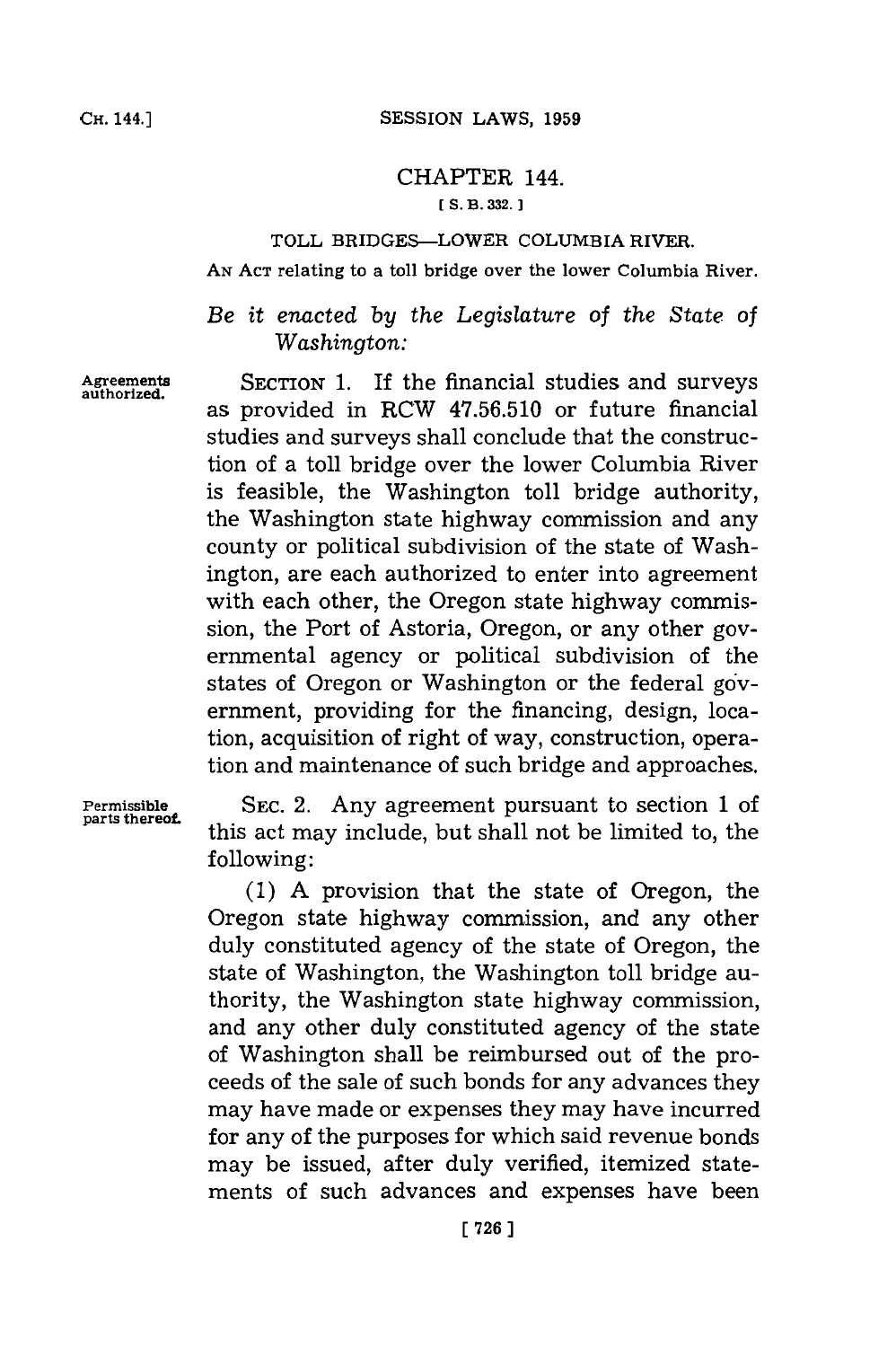submitted to and jointly approved **by** the Oregon state highway commission and Washington toll bridge authority.

(2) **A** provision that during the period of operation of said bridges and the approaches thereto as a toll facility all maintenance and repair work may be performed **by** either the Oregon state highway commission or **by** the Washington toll bridge authority with a provision for reimbursement of the costs of such maintenance and repair from revenue derived from the collection of tolls on said toll facility.

SEC. 3. Pursuant to any agreement made under **Powers of** the authority of section **1** of this act, the Washington **authority** toll bridge authority shall have the power and is such an **agreement**. hereby authorized **by** resolution to issue and sell its revenue bonds in an amount sufficient to provide funds to pay all the costs of construction of the new bridge and approaches thereto, including all costs of survey, acquisition of rights of way, engineering, legal and incidental expenses, to pay the interest due thereon during the period beginning with the date of issue of the bonds and ending at the expiration of six months after the first imposition and collection of tolls from the users of said toll facility, and to pay amounts that will provide a reasonable sum for working capital and prepaid insurance and all costs incidental to the issuance and sale of the bonds.

Except as may be otherwise specifically provided in RCW **47.56.310** through **47.56.510,** the provisions of chapter **47.56** RCW shall govern the issuance and sale of said revenue bonds, the execution thereof, the disbursement of the proceeds of sale thereof, the interest rate or rates thereon, their form, terms, conditions, covenants, negotiability, denominations, maturity date or dates, the creation of special funds or accounts safeguarding and providing for the payment of the principal thereof and interest thereon, and their manner of redemption and retirement.

**pursuant to**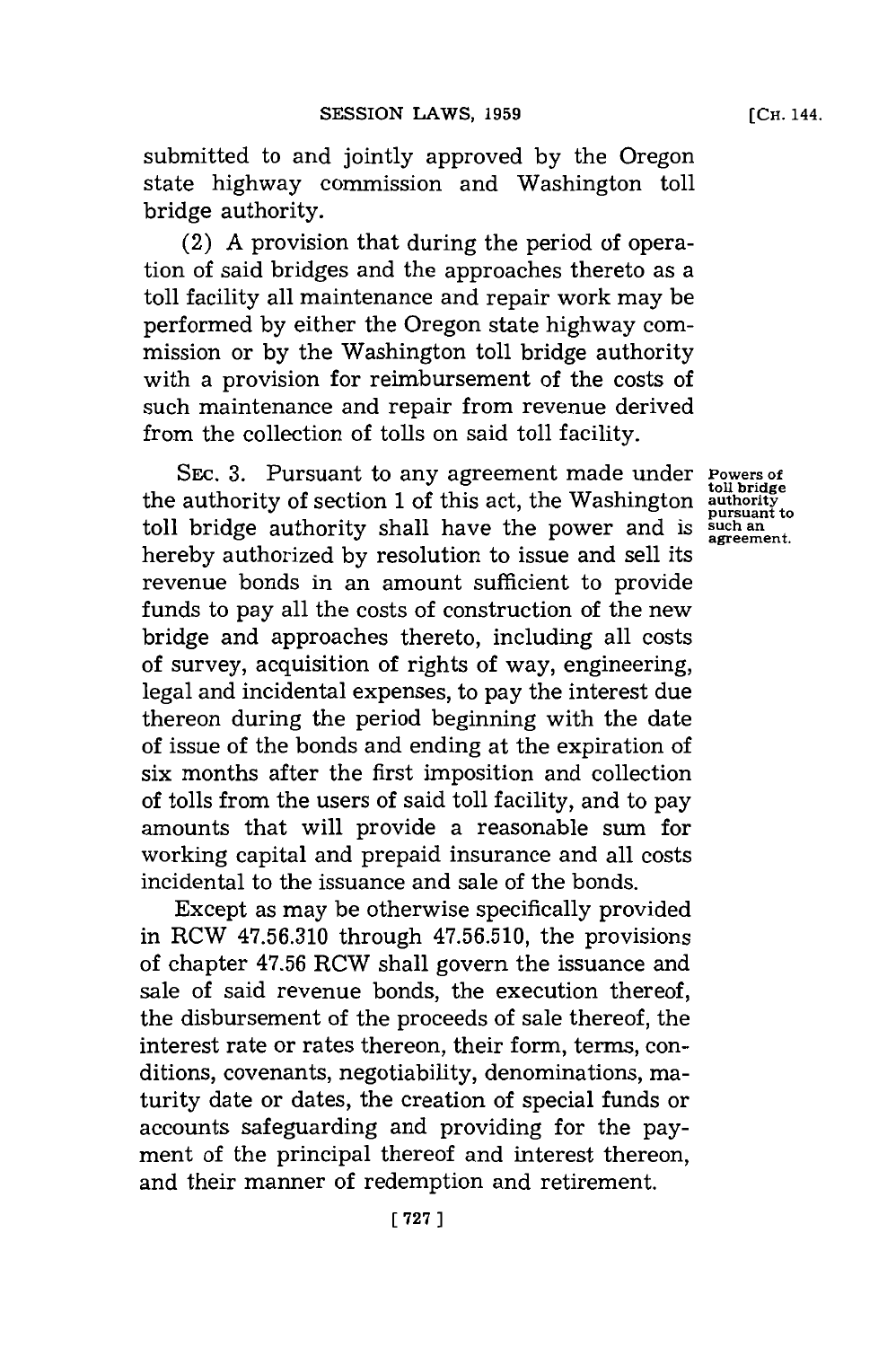**CH.** 144.]

Said revenue bonds shall constitute obligations only of the Washington toll bridge authority and shall be payable both principal and interest solely from the tolls and revenues derived from the operation of said toll facility as hereinbefore constituted. Said bonds shall not constitute an indebtedness of the state of Washington and shall contain a recital on the face thereof to that effect, and shall be negotiable instruments under the law merchant. Such bonds shall include a covenant that the payment or redemption thereof and the interest thereon are secured **by** a first and direct charge and lien on all of the tolls and other revenues received from the operation of said toll facility and from any interest which may be'earned from the deposit or investment of any such revenues, except for payment of costs of operation, maintenance and necessary repairs of said facility. The tolls and charges to be imposed shall be fixed in such amounts so that when collected they will produce revenues that shall be at least equal to expenses of operating, maintaining and repairing said toll facility, including all insurance costs, amounts for adequate reserves and coverage of annual debt service on said bonds, and all payments necessary to pay the principal thereof and interest thereon.

powers<br>granted pur-<br>suant to

**operational SEC.** 4. Pursuant to any agreement made under **granted pur-**the authority of section 1 of this act, the Washington such an **the Supplement.** toll bridge authority is hereby authorized to operate and to assume the full control of said toll facility, whether within or without the borders of the state of Washington, with full power to impose and collect tolls from the users of the bridge constituting said toll facility for the purpose of providing revenue at least sufficient to pay the cost and incidental expenses of construction of the new bridge including approaches thereto in both states, the cost of maintaining, operating and repairing said bridge while